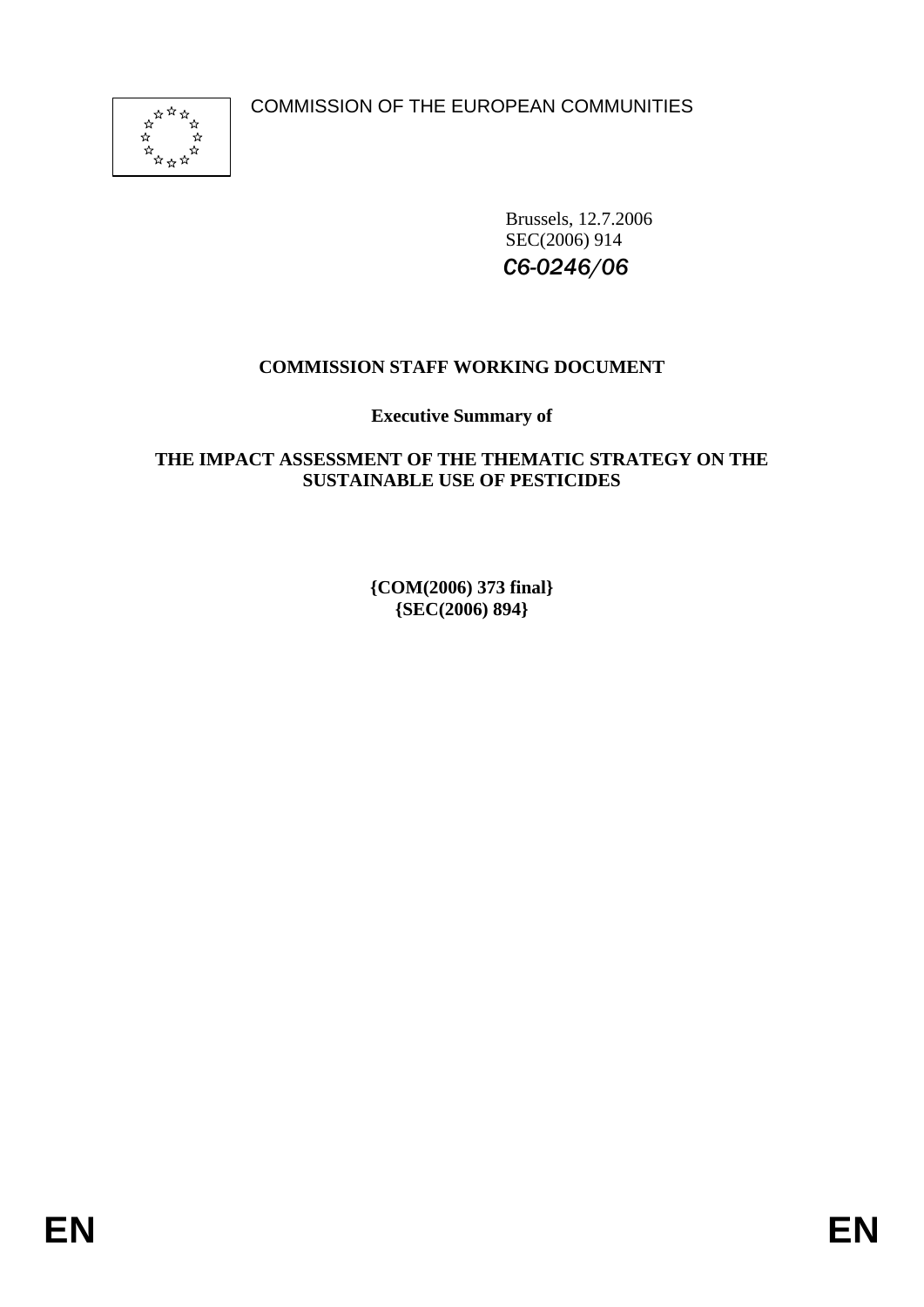This Impact Assessment (IA) has been prepared by the Commission services to support the Thematic Strategy on the Sustainable Use of Pesticides. Based on an in depth study carried out for the Commission by an outside contractant<sup>1</sup>, it investigated in great detail the economic, social, health and environmental impacts of the measures proposed in the Strategy.

# **1. PROBLEM DEFINITION**

Pesticides are active substances and products designed to influence fundamental processes in living organisms and, therefore, they have the potential to kill or control harmful organisms. They are used in agriculture or to control the growth of plants on non-agricultural surfaces (*plant protection products, PPPs*) or for other purposes (*biocidal products*). Given their much greater importance, in terms of quantities used and related economic turnover, the Strategy will deal for the time being with PPPs only.

*There are significant economic and social benefits associated with the use of PPPs*. They improve or safeguard yields by eliminating or reducing competition from weeds and attacks by pests; they improve or protect quality of the products and they minimise labour input. PPPs also play an essential role in ensuring reliable supplies of agricultural products each year, by contributing to prevent fluctuations of annual yields. Moreover, PPPs contribute to ensuring the availability of low-priced fruits and vegetables of good quality, which makes them affordable for all consumers. The use of PPPs reduces demand for land for food production and enables the regional production of a wider variety of food, which in turn can reduce transport costs and make more land available for other uses, e.g. amenity, natural parks and protection of biodiversity. Conservation tillage and minimum tillage techniques, which reduce the demand for fossil energy in agriculture and decrease erosion and the leaching of nutrients, partly depend on the use of herbicides. Last but not least, the European plant protection industry is a significant economic player on the world market and an important employer in Europe with around 26 000 employees in the EU-25. In addition, there are many other companies involved in the use of PPPs (e.g. manufacturers of spraying equipment, service companies for aerial spraying and others).

At the same time pesticides often have harmful properties and they are usually deliberately released into the environment during use, which may lead to exposure of humans and the environment.

*Risks to human health* can occur through *direct exposure* (industrial workers producing pesticides and operators – in particular farmers – using them), and *indirect exposure* (consumers, residents and bystanders), in particular during or after use in agriculture, landscaping and other activities. The risks related to each *individual* active substance contained in pesticides are evaluated during the relevant authorisation procedures, but there is no satisfactory assessment of the effects of exposure to *mixtures* of chemicals. Thus, it is impossible to evaluate the *overall impact on human health of all substances currently in use*.

Pesticide exposure can cause both acute and chronic health effects. Chronic health impairment results from a low but constant exposure level and has a long-term character (e.g. cancer, birth

-

<sup>1</sup> The consultation was launched by the Commission following adoption of the Communication 'Towards a Thematic Strategy on the Sustainable Use of Pesticides' - COM(2002) 349. All steps of the consultation and the relevant documents are available at: http://europa.eu.int/comm/environment/ppps/home.htm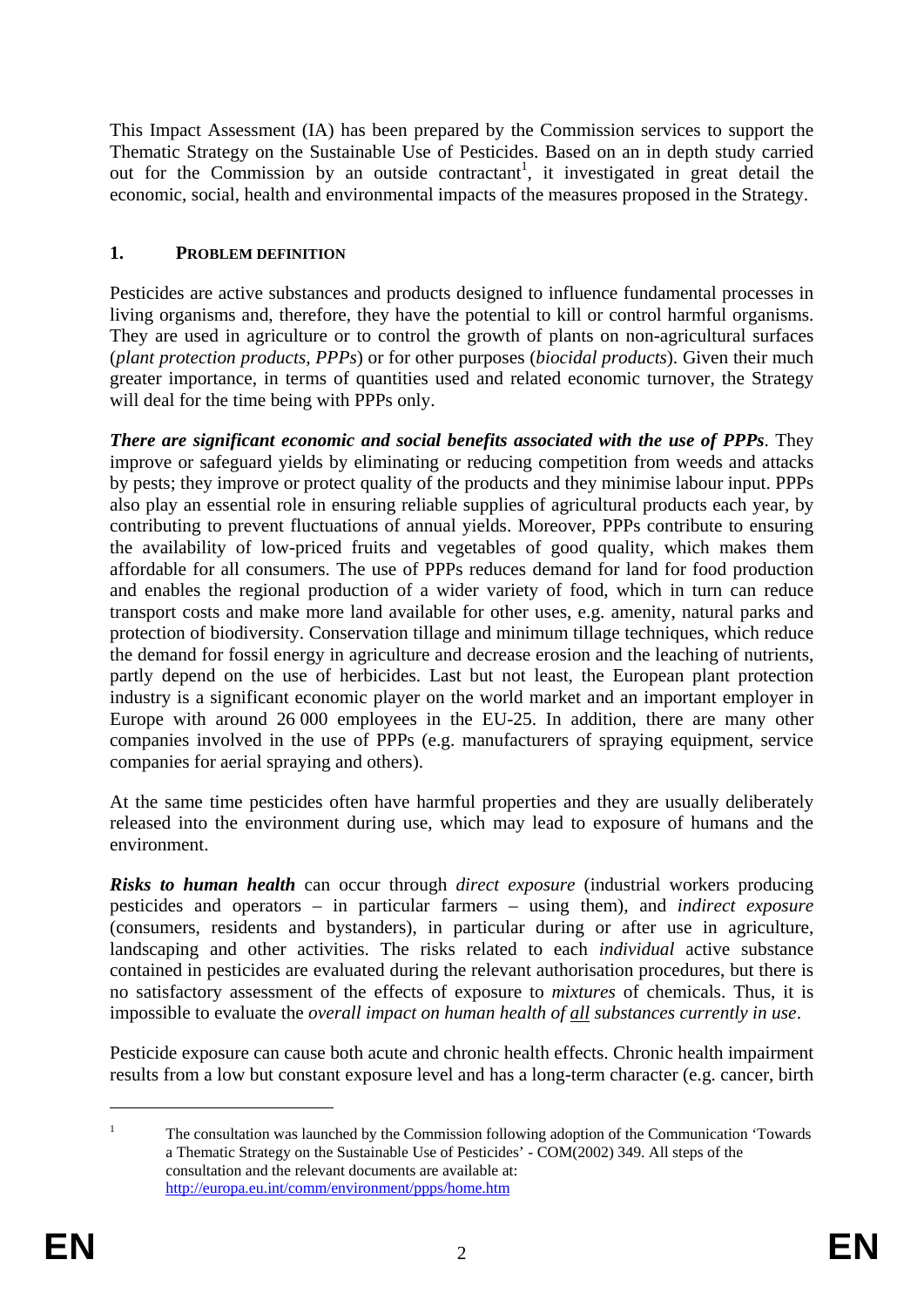defects reproductive problems, sensitisation). Indirect exposure of bystanders, residents (*via* spray drift) and consumers (*via* residual amounts in agricultural produce or water) can be amplified for especially vulnerable population groups, such as children, the elderly, or other particular risk groups and workers. At present, the scientific community sees gaps in knowledge for children.

*Risks to the environment* from unintended and excessive flows of chemical substances to water, air and soil result in adverse effects on plants, wildlife, quality of the environmental compartments and biodiversity in general. In particular, spray drift, leaching or run-off can lead to pollution of soil, surface water and groundwater. Pesticide contamination of raw water is very severe in lowland rivers, with a high proportion of contamination exceeding the 0.1  $\mu$ g/L threshold value and, therefore, imposing pesticide removal treatment before the water can be distributed as drinking water. The potential contamination of surface and groundwater requires constant monitoring.

With regard to the potential for exposure of humans and direct emissions into the environment, *the use and post-use stages are the riskiest steps* in pesticide life-cycle. The user who finally takes the decision on the 'why, 'what', 'when' and 'how' of any pesticide use is obviously the key actor for limiting contamination of the environment.

# *Need for EU action*

The Community regulatory framework concerning PPPs focuses primarily on the placing on the market and the end of the life cycle of such products. The most relevant pieces of legislation are Directive 91/414/EEC on the placing of plant protection products on the market and Regulation (EC) No 396/2005 on maximum residue levels in food and feed of plant and animal origin. One of the shortcomings of the current legal framework concerning pesticides is that the actual use phase, which is a key element for the determination of the overall risks that they pose, is not sufficiently addressed.

The current situation regarding pesticide use in the Member States is marked by large variations, not only in overall use but also in the prevailing trends. These can be partly explained by the diverging structures of the agricultural sector and different climatic conditions (leading to different needs in terms of plant protection), but also by the level of efforts undertaken to reduce the use for and risks of pesticides. This creates a situation where there is no level playing field for pesticide users and pesticide industry. Furthermore, there is no equal level of protection of human health or the environment throughout the Community. Without any Community intervention, this trend towards divergence in the Member States is very likely to continue.

## **2. OBJECTIVES**

The Strategy positions itself within the Sixth Environment Action Programme (6EAP), where its overall and specific objectives are laid down.

The overall objective of the Strategy is to reduce the impact of pesticides on human health and the environment, and more generally to achieve a more sustainable use of pesticides as well as a significant overall reduction in risks and of the use of pesticides consistent with the necessary crop protection.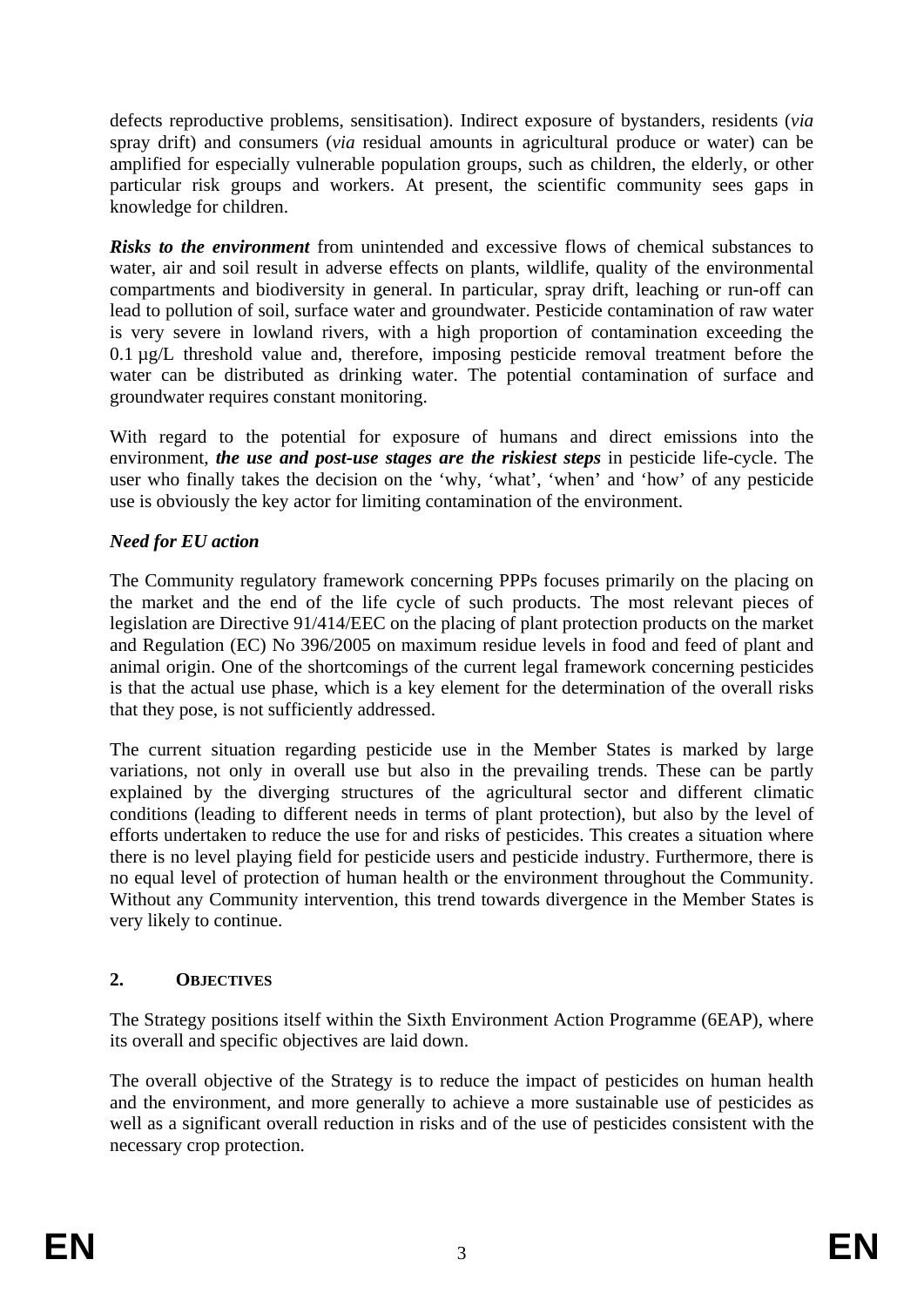The specific objectives of the Strategy are:

(i) to minimise the hazards and risks to health and environment from the use of pesticides;

(ii) to improve controls on the use and distribution of pesticides;

(iii) to reduce the levels of harmful active substances including through substituting the most dangerous with safer (including non-chemical) alternatives;

(iv) to encourage the use of low-input or pesticide-free farming, in particular by raising users' awareness, by promoting codes of good practices and consideration of the possible application of financial instruments;

(v) to establish a transparent system for reporting and monitoring the progress made in the achievement of the objectives of the strategy including the development of suitable indicators.

By selecting measures with optimised economic, social, environmental and health impacts, the Strategy is fully coherent with the Lisbon objectives of growth and employment.

Besides, the goal to reduce significant threats from pesticide use is fully in line with the guiding precautionary principle for sustainable development.

### **3. METHODOLOGY USED**

Due to the holistic approach followed by Thematic Strategies in addressing a specific topic, a lot of emphasis has been put on integration of the measures of the Strategy in existing policies and legislation. The Thematic Strategy on the Sustainable Use of Pesticides is composed of a number of individual measures that, in accordance with this concept of integration, will either be implemented using existing instruments or, if not feasible, will be proposed as new legislation.

The basic approach is thus threefold:

- incorporation of a number of measures into the existing legal and policy frameworks (CAP, revision of Directive 91/414/EEC and amendment of Machinery Directive);
- new legislative proposals: a Framework Directive on the sustainable use of pesticides that will incorporate all measures, where a legislative solution was found necessary but which cannot be integrated into existing legislation. In addition, there will be a proposal for a Regulation addressing the collection of statistical information on the use of pesticides;
- recommendation to Member States to take certain further measures as appropriate, for which Community intervention was not found appropriate.

The IA focuses on measures and related options that cannot be integrated in existing legislation / policies, that are expected to be of major relevance for achieving the objectives of the Strategy, or that were very controversial during the consultation process.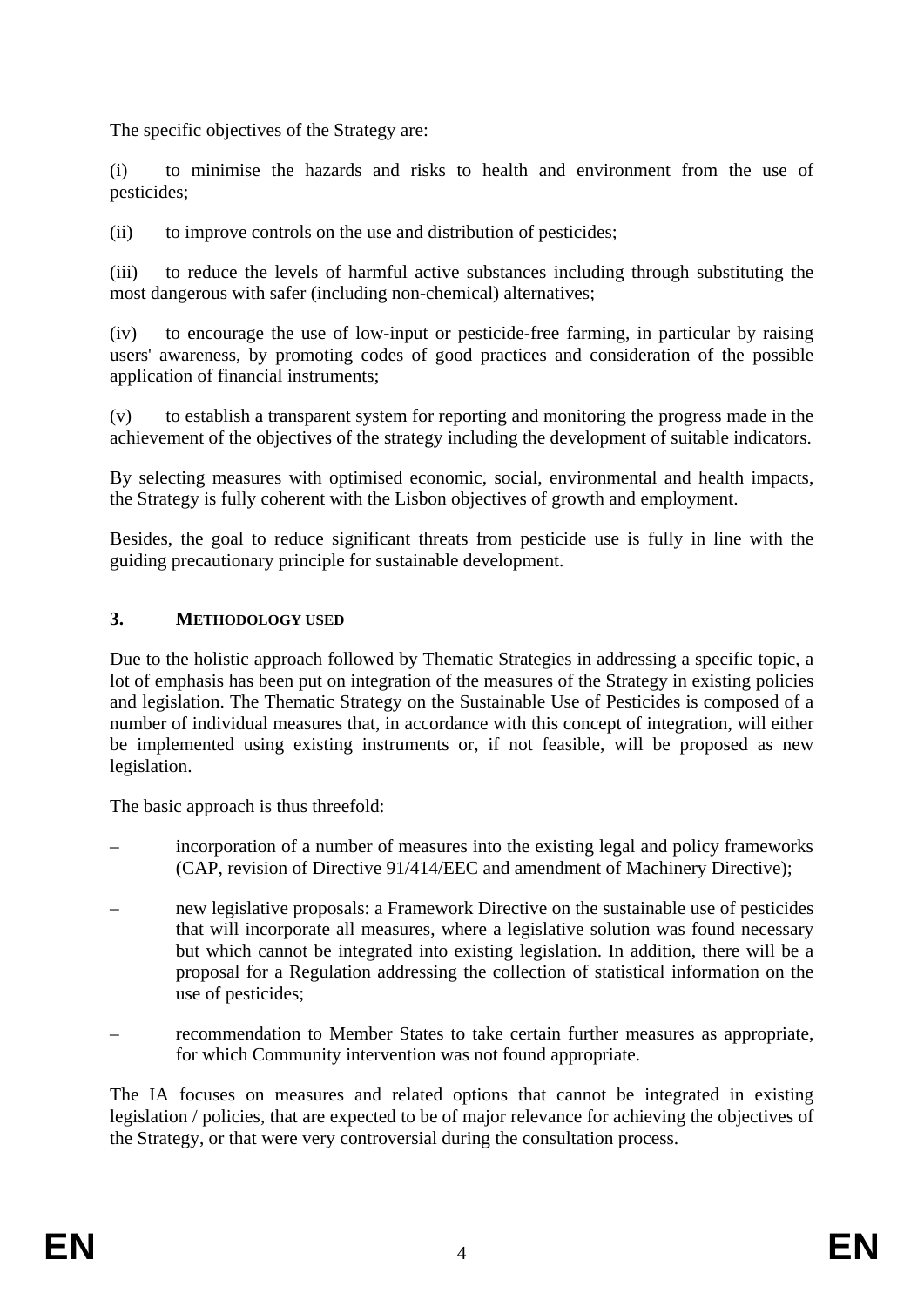For each of the measures studied in detail in the IA, several options to put them into practice were developed. These range from 'no-action' to mandatory highly prescriptive legally binding options. The 'no-action' option has been systematically listed, and refers to a strict *status quo*: no improvement in the existing framework, but not alignment to the lower degree either. As a consequence of this, the 'cost of no action' is equal in absolute terms but opposite in sign to the excepted benefit associated to the proposed Strategy.

All options have then been analysed in the following way:

- determination and documentation of the current situation (*status quo*) in Member States related to the key measures and options,
- identification of causalities and relations.
- assessment of the impacts of the various options,
- recommendation of the most appropriate options.

Impacts were assessed with respect to:

- economic consequences (where possible measured in additional costs or additional income compared to *status quo* for the actors concerned),
- social consequences (where possible measured in number and quality of jobs; based on average correlations income to jobs or costs to jobs),
- environmental consequences (mainly assessed on the basis of expected reduction in tons of PPP used, taking into consideration possible effects of PPP substitution and other consequences that are not correlated to use reduction but nevertheless constitute a risk reduction, e.g. buffer zones to protect water),
- health consequences (not quantified but qualitatively assessed taking into consideration avoided adverse health impacts on operators, consumers, residents and bystanders as an effect of reduced exposure or reduced number of accidents).

### **4. MEASURES PROPOSED**

In the light of the outcome of the IA, the following measures were recommended to be proposed as part of the Strategy:

- Training and qualification requirements for distributors and professional pesticide users in all Member States with minimum requirements agreed at Community level.
- Certification systems for new pesticide application equipment mandatory to be placed on the market, as well as regular inspection of equipment in use in all Member States.
- A general prohibition of aerial spraying, but Member States should allow for derogations in situations where it can be proved that aerial spraying offers clear advantages and also environmental benefits compared to other spraying methods, or where there are no viable alternatives.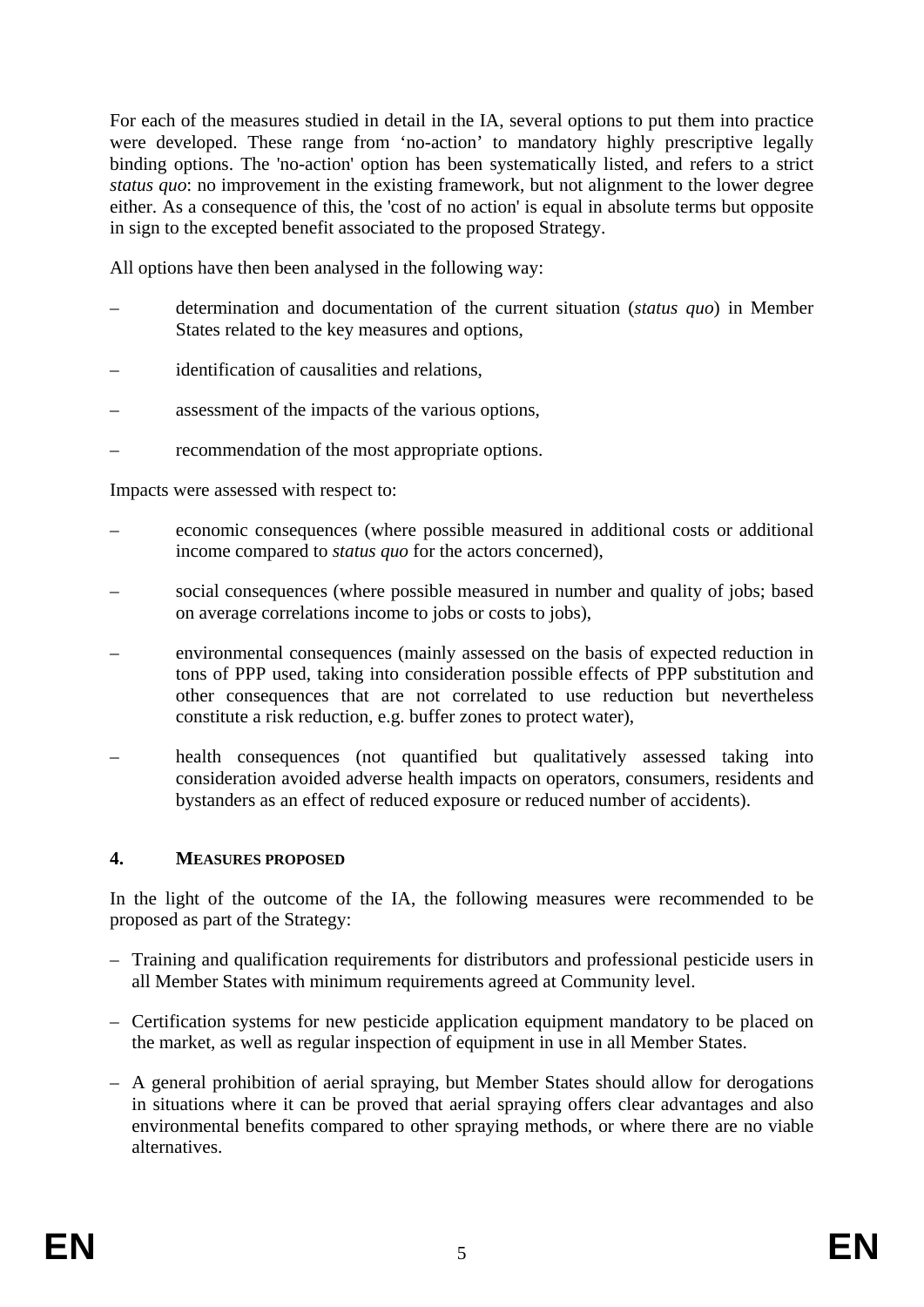- Measures to enhance protection of water by 'installing buffer strips' and reducing spray drift through 'appropriate technical equipment'.
- Put into practice a legally binding designation of zones of reduced or zero PPP use. Specific guidance and best practise for those areas have to be developed in cooperation between Member States and the Commission.
- Measures to ensure safe storage and handling of pesticides, their packaging and remnants. Organisational details should be left to the Member States.
- Establishment of national collection schemes for data on the placing on the market and use of PPP. Member States should remain free to decide on the optimum way on how to organise data collection, as this will depend strongly on the structure of the agricultural sector.
- Establishing a common framework for Integrated Pest Management (IPM) by putting into practice the option "Harmonisation of the minimum general requirements through an amendment of the definition of integrated control in Directive 91/414/EEC" in combination with the option "Development of specific guidelines for IPM".

The impact assessment led to the rejection of both legally binding *quantitative use reduction targets* and *setting up of taxes / levies* at Community level.

## **5. COSTS AND BENEFITS EXPECTED**

The proposed measures target a reduction of the risks for the environment and human health linked to the use of PPPs with no yield losses for farmers. Society at large, in particular operators, consumers and the environment will benefit from the various effects of reduced risks from PPP use. Extrapolation from a comprehensive study in Germany leads to the conclusion that the optimised use in pesticides should create an overall benefit to the EU which would exceed  $\epsilon$  200 million each year, through reduced externalities such as adverse effects on the environment and human health. Much more partial data from the UK and the Netherlands give further evidence of the costs of the contamination of water supplies by pesticides.

By construction, losses (for the PPP industry and for farmers paying for training and the certification and maintenance of application equipment) and benefits (for less consuming farmers, and training, maintenance or certificating firms) are equal. The net expected overall impact, which equals the above-mentioned reduced externalities (as it is the only benefit which is not compensated by any loss), is thus clearly positive.

Overall costs and benefits of the implementation of the measures proposed in the Strategy are summarised in Table 1. Benefits for humans and the environment are very difficult to quantify for different reasons: (i) lack of pertinent available data, (ii) some benefits have only a qualitative and relative value, and (iii) quantifying methodologies are not always available.

Although not an objective *per se*, the measures are expected to reduce overall quantities used by 11% to 16% (i.e. 31,000 to 44,000 tons of active substances) per year. Corresponding savings for farmers should be between  $\epsilon$ 770 million and 1 100 million, which will also mean lower turnover for the PPP industry.